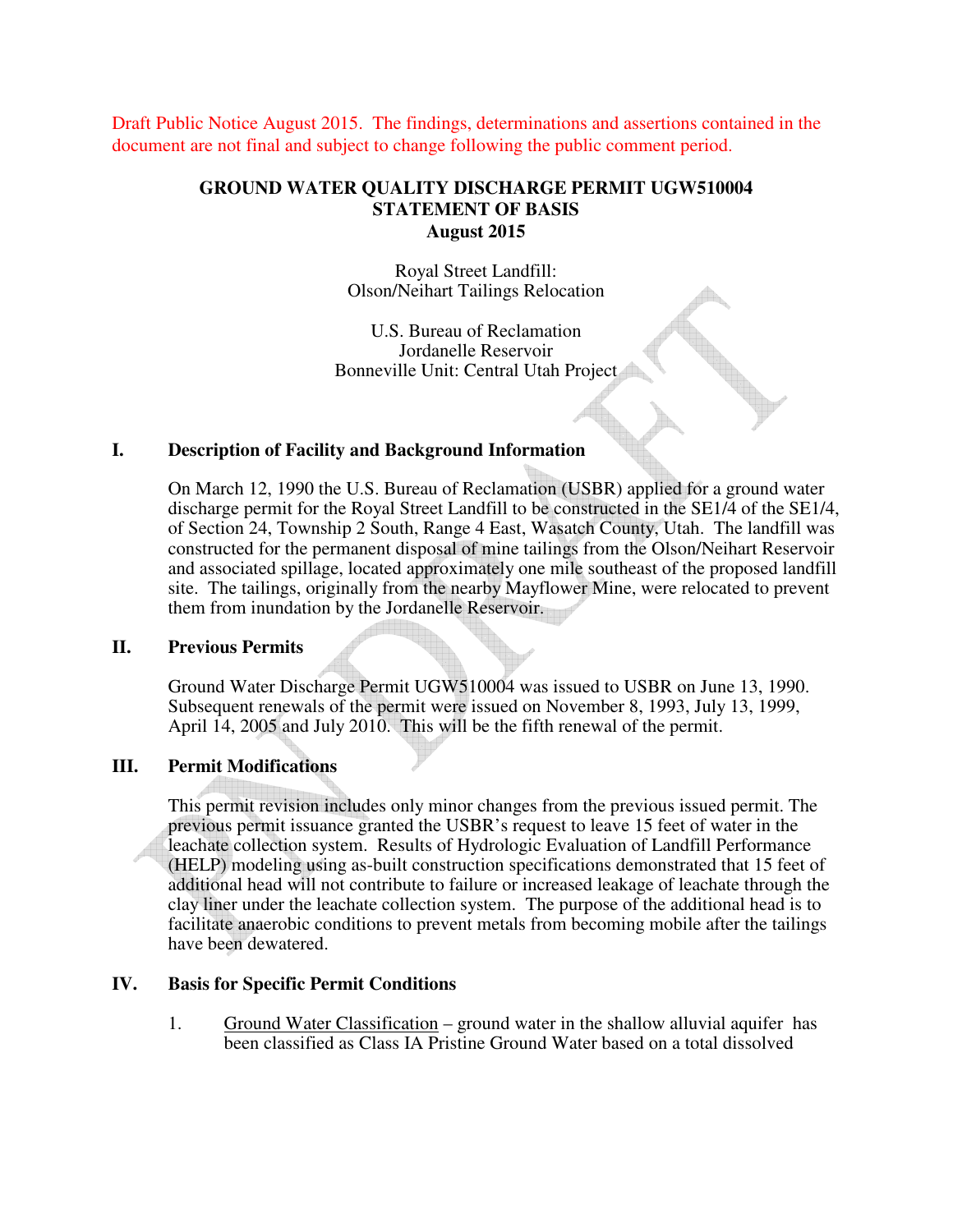- solids (TDS) concentration of 461 mg/l from monitoring well MW-1A, located approximately 50 feet west, and upgradient of the landfill site. In addition, no parameters had concentrations above Utah Ground Water Quality Standards.
- 2. Background Ground Water Quality background ground water quality has been determined by analytical results of six (6) quarterly samples collected from monitoring wells MW-1A, MW-2E, MW-3B, and MW-4A (Table 1). Monitoring well MW-1A is located hydraulically upgradient of the Royal Street landfill site, and monitoring wells MW-2E, MW-3B, and MW-4A are located hydraulically downgradient of the Royal Street landfill. No industrial development has been located upgradient of monitoring well MW-1.

| Parameter     | $MW-1A$        | $MW-2E$       | $MW-3B$        | $MW-4A$       |
|---------------|----------------|---------------|----------------|---------------|
|               | Upgradient     | Downgradient  | Downgradient   | Downgradient  |
| pH (units)    | 7.09           | 7.09          | 7.09           | 7.09          |
| Nitrate       | 0.1341         | 0.7492        | 1.4258         | 0.4966        |
| Arsenic       | $0.005^{(b)}$  | $0.005^{(b)}$ | 0.0051         | 0.0053        |
| <b>Barium</b> | 0.1046         | 0.0967        | 0.0860         | 0.1143        |
| Cadmium       | 0.0041         | $0.004^{(b)}$ | $0.004^{(b)}$  | 0.0041        |
| Chromium      | 0.0127         | 0.0072        | $0.007^{(b)}$  | $0.007^{(b)}$ |
| Copper        | 0.0756         | 0.0549        | 0.0686         | 0.0457        |
| Lead          | $0.005^{(b)}$  | 0.0089        | 0.0060         | 0.0079        |
| Mercury       | $0.0002^{(b)}$ | 0.0003        | $0.0002^{(b)}$ | 0.0003        |
| Selenium      | $0.002^{(b)}$  | 0.0021        | $0.002^{(b)}$  | $0.002^{(b)}$ |
| Silver        | 0.0064         | 0.0045        | 0.0043         | 0.0043        |
| Zinc          | 0.0189         | 0.0221        | 0.0841         | 0.0811        |
| <b>TDS</b>    | 461            | 366           | 304            | 370           |

**Table 1: Background (a) Groundwater Quality (mg/l)** 

(a) Background equals mean concentration.

(b) Equals method detection limit for the reported analytical method.

mg/l Milligrams per liter

TDS Total dissolved solids

3. Best Available Technology - the landfill has been designed and constructed by USBR to prevent infiltration of precipitation and runoff and thereby prevent the formation and discharge of leachates to ground water. Computer simulation results from HELP modeling has been used to demonstrate this "no-discharge" design. The leachate collection system will be operated and maintained to provide free drainage in the landfill above the maximum 15-foot water depth. Any leachates collected in the leachate collection manhole will be analyzed and the leachate depth will be managed in an appropriate manner to prevent discharge to ground water.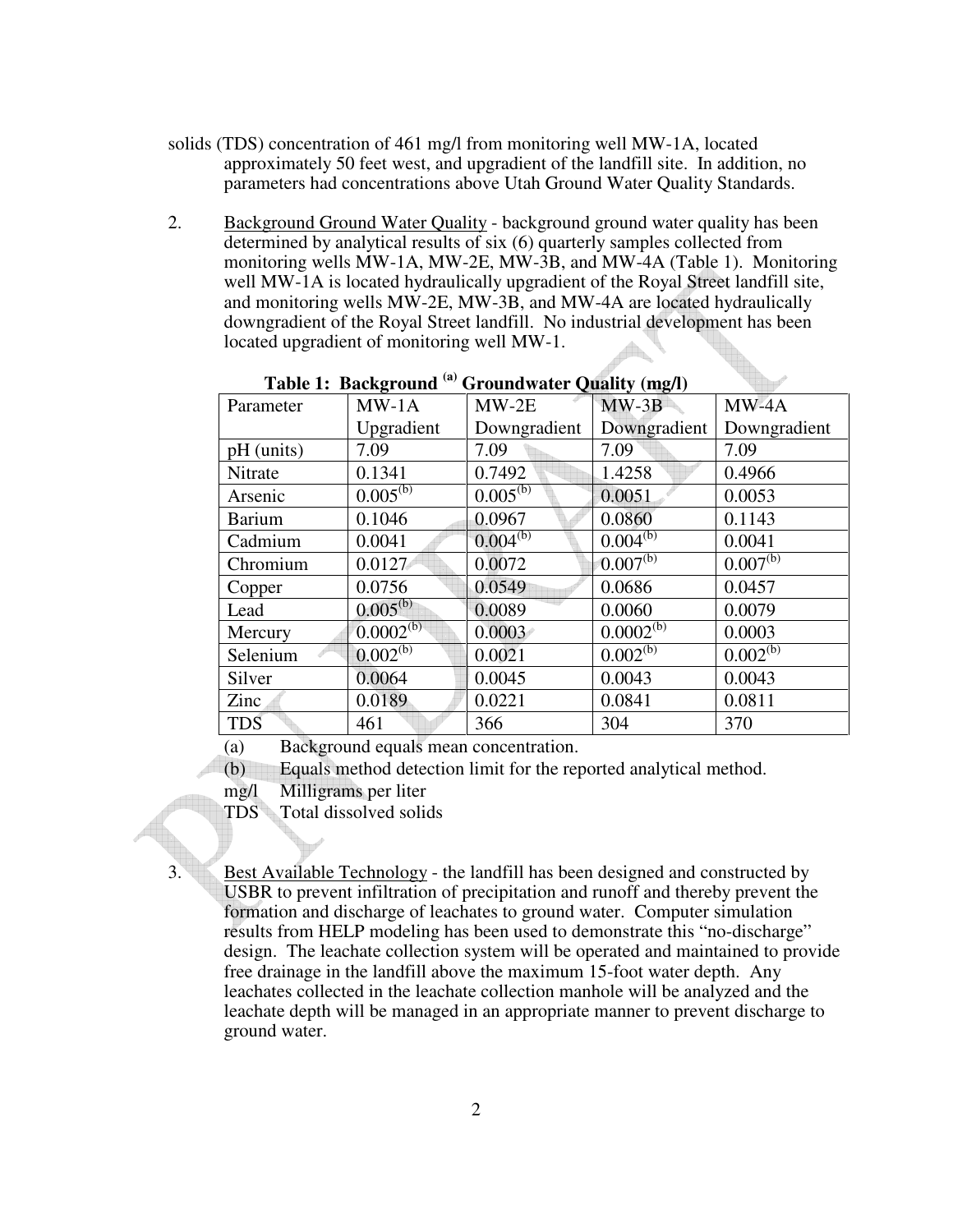4. Compliance Monitoring - compliance ground water quality monitoring will be conducted using ground water protection levels for downgradient monitoring wells MW-2E, MW-3B, and MW-4A (Table 2). Any exceedance of protection levels shall constitute noncompliance. Out-of-Compliance status has not been confirmed for any monitoring wells during the previous permit term.

| Downgruurent Monitoring Wens |                |                |                      |  |  |  |  |
|------------------------------|----------------|----------------|----------------------|--|--|--|--|
| Parameter                    | $MW-2E$        | $MW-3B$        | $MW-4A$              |  |  |  |  |
| pH (units)                   | $6.5 - 8.5$    | $6.5 - 8.5$    | $6.5 - 8.5$          |  |  |  |  |
| Nitrate                      | $1.00^{(a)}$   | $2.206^{(b)}$  | $1.00^{(a)}$         |  |  |  |  |
| Arsenic                      | $0.005^{(a)}$  | $0.005^{(a)}$  | $0.005^{(a)}$        |  |  |  |  |
| <b>Barium</b>                | $0.2^{(a)}$    | $0.2^{(a)}$    | $0.282^{(b)}$        |  |  |  |  |
| Cadmium                      | $0.0005^{(a)}$ | $0.0005^{(a)}$ | $0.0005^{(a)}$       |  |  |  |  |
| Chromium                     | $0.01^{(a)}$   | $0.01^{(a)}$   | $0.01^{(a)}$         |  |  |  |  |
| Copper                       | $0.2395^{(b)}$ | $0.1908^{(b)}$ | $0.172^{(b)}$        |  |  |  |  |
| Lead                         | $0.0120^{(b)}$ | $0.0141^{(b)}$ | $0.015^{(d)}$        |  |  |  |  |
| Mercury                      | $0.0002^{(a)}$ | $0.0002^{(a)}$ | $0.0002^{(a)}$       |  |  |  |  |
| Selenium                     | $0.005^{(a)}$  | $0.005^{(a)}$  | $0.005^{(a)}$        |  |  |  |  |
| Silver                       | $0.01^{(a)}$   | $0.01^{(a)}$   | $0.01^{(a)}$         |  |  |  |  |
| Zinc                         | $0.500^{(a)}$  | $0.500^{(a)}$  | $0.500^{(a)}$        |  |  |  |  |
| <b>TDS</b>                   | $550^{(b)}$    | $410^{(b)}$    | $474^{\overline{c}}$ |  |  |  |  |

**Table 2: Groundwater Protection Levels (mg/l) Downgradient Monitoring Wells** 

(a) Equals 0.1 x Ground Water Quality Standard.

- (b) Equals Mean + 2 Standard Deviations
- (c) Equals 1.25 x Background
- (d) Equals Ground Water Quality Standard

Compliance monitoring will be conducted on a semi-annual basis and will include water level measurements where practical (report dry if no water is present), ground water sampling and analysis of upgradient and downgradient wells, and sampling and analysis of the leachate collection manhole. Visual observation of the manhole shall be conducted annually.

Sample analysis will be conducted by State-certified laboratories using approved methods. Analytes include field measurements of pH, temperature, and specific conductance, the compliance parameters in Table 2, and major ion species to help determine the geochemical signature of ground water. Any water occurring in the leachate collection manhole above the 15 feet depth requirement will be sampled in accordance with the same criteria and land applied to the tailings cover system.

Other post-closure inspections will be conducted to determine general conditions of the landfill including: condition of the cap, surface drainage, access, and monitoring well surface casings.